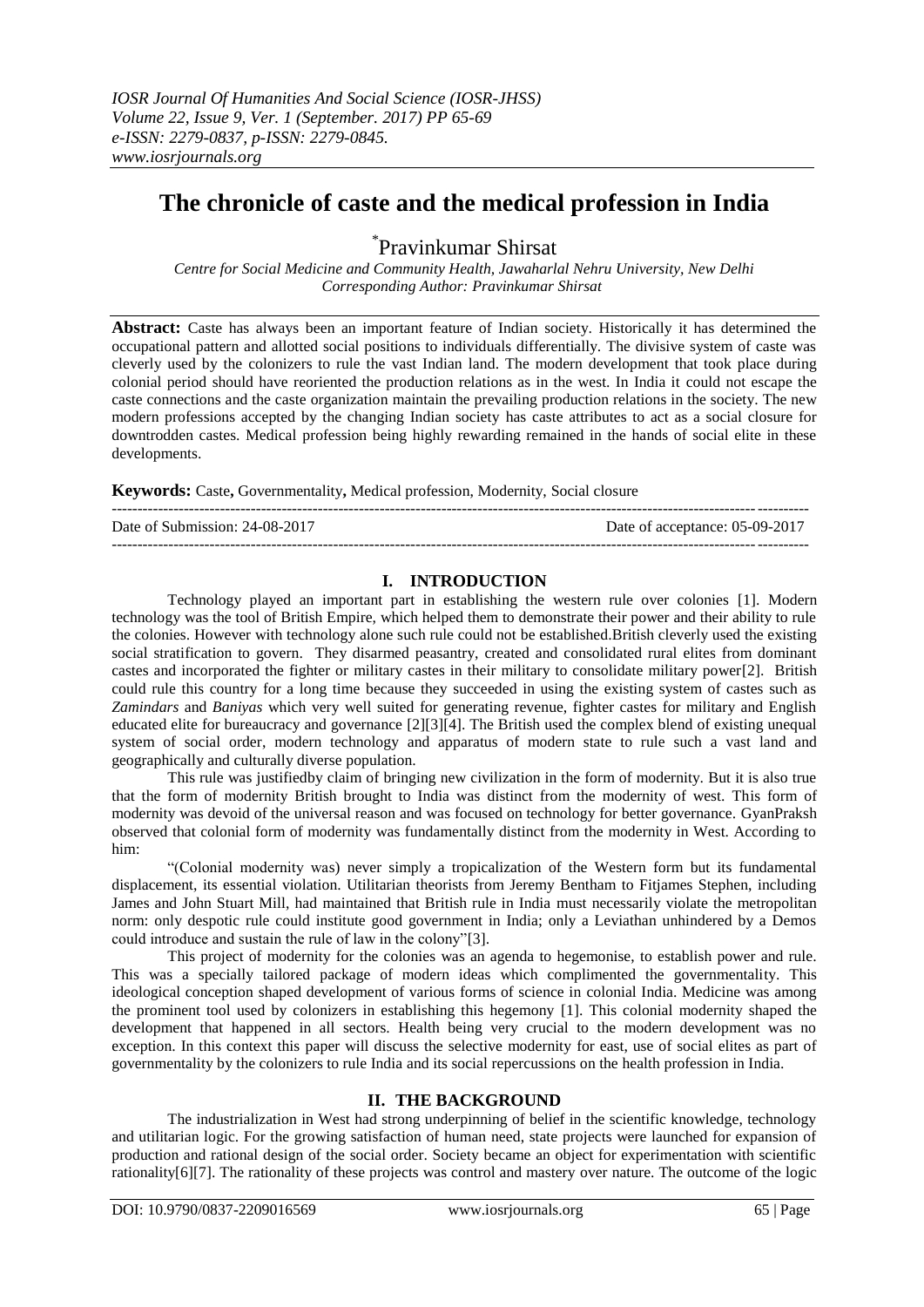of modernity was pride in the scientific knowledge. The scientifically organized social order was considered to be superior to the traditional one. With this pride, the structures of past collapsed, which were supposed to be non- modern, based on the foundations of religious prejudices. Technical solutions were proposed to reorganize societies. Invariably technical solutions to the problem in the all fields of human activity were forced by the reason of the utilitarian state. Scott in his analysis observed;

"The point of the Enlightenment view of legal codes was less to mirror the distinctive customs and practices of a people than to create a cultural community by codifying and generalizing the most rational of those customs and suppressing the more obscure and barbaric ones" [4, p. 90].

This radical modernization assumed authoritarian power to bring desired social order. Public health action in colonial India typically progressed on these underlining principles. Emergence of new social order with demolition of old by introducing despotic technological projects went at odd with the modern democratic principle. Scott observed this phenomenon of technical project to establish new social order as High Modernity [4]. There are ample examples of this from the West such as Haussmann's plan of reconstruction of Paris[6][7].

The functionalist would understand modernity as 'the ideas and institutions which tends to produce societies similar to those of the modern West'[5]. This replication of the West includes creations and operationalization of modern institutions which did happen in India. In classical 'Marxian' or 'Weberian' understanding, India was supposed to go through some distinct features of modernity such as change of production relations from feudal to capitalist and industrial mode of production, growth of modern state institutions, reorganization of social power and emergence of democracy along with decline of community and emergence of individuality[5]. However the reorganization of the society never took place as the state claiming to modernize used the old social order for the purpose of governance. The whole machinery of the state was running through the high level of bureaucratic system. But it failed to obtain modern social order. It could not break the power of social structures. The people in India remained member of a specific caste group and individuality remained a way far. The shift from society to individuality never took place. In reality in this transformation the modern democratic rights of people in colonies were undermined on account of utilitarian state.

The encounter of western medical practitioners and Indian population primarily occurred in the context of wars. In the middle of the eighteenth century, continuous wars between British, French, Maratha's and Mysore led to recruitment of surgeons from England [6]. These doctors were recruited for the military purpose although they entered in the civilian practice, but their orientation was military. The first of its kind a medical institute in India was outcome of the war against French i.e. Royal Naval Hospital Madras. The second medical institute came after conquest of Bengal by the British. Following the 1857 revolt, the configuration of army changed and number of British soldiers increased. Maintaining health of these soldiers was imperative. The inquiry of health of the army was by 'Royal Commission on the Health of The Army' in 1859-63 and the action taken to reform military hygiene in India was the first attempt in organized health action[6]. In England, the subject of health emerged as the consequences of the industrialization and in India it emerged as consequence of 1857 revolt. The subject of interest for health action was poor and working class in the West where in India it was soldiers and Europeans. The goal of the health action was to mitigate crises and to maintain empire<sup>1</sup>.

'Although the production relations were changed up to some extent. But this was due to diversity dilution of existing job market by opening new opportunities for rigid caste based occupational structure. However this new production relations failed in reorganizing power structures'[3][4].

This failure of modernity in the east can be attributed to the governmentality of the colonial state and very organization of structured Indian society. In the time of consolidation of Raj the system of caste and the feudal landlords were used for military, agricultural production, trade and revenue by the state. In doing so it consolidated the old feudal lords and made them powerful<sup>2</sup>. In this structure, those who were at the top accessed these new ideas and started following them. Also the new liberal ideas were accessed through western form of education. This education was available to few Indians; it was not for masses. These western educated elites later turned out to be leaders of nation. They inherited the ideas of modernity from the West and imparted in the planning of new India. Naturally they were the one who had power in the previous system and this power remained with them. The ideas changed but the structure remained the same. Power remained with the same elites [3][4].

1

<sup>&</sup>lt;sup>1</sup>The 1857 revolt was a crisis in itself for British Raj. The sepoy rebel taught a lesson that in order to control and keep check on any militancy in future from the Indian soldiers' the government needs to reduce the Indian soldiers and increase the numbers of the white soldiers in the army. At the time of 1857 the composition of the military was 1 white soldier to 6 Indian soldiers.

<sup>2</sup> *Zamindari*system is good example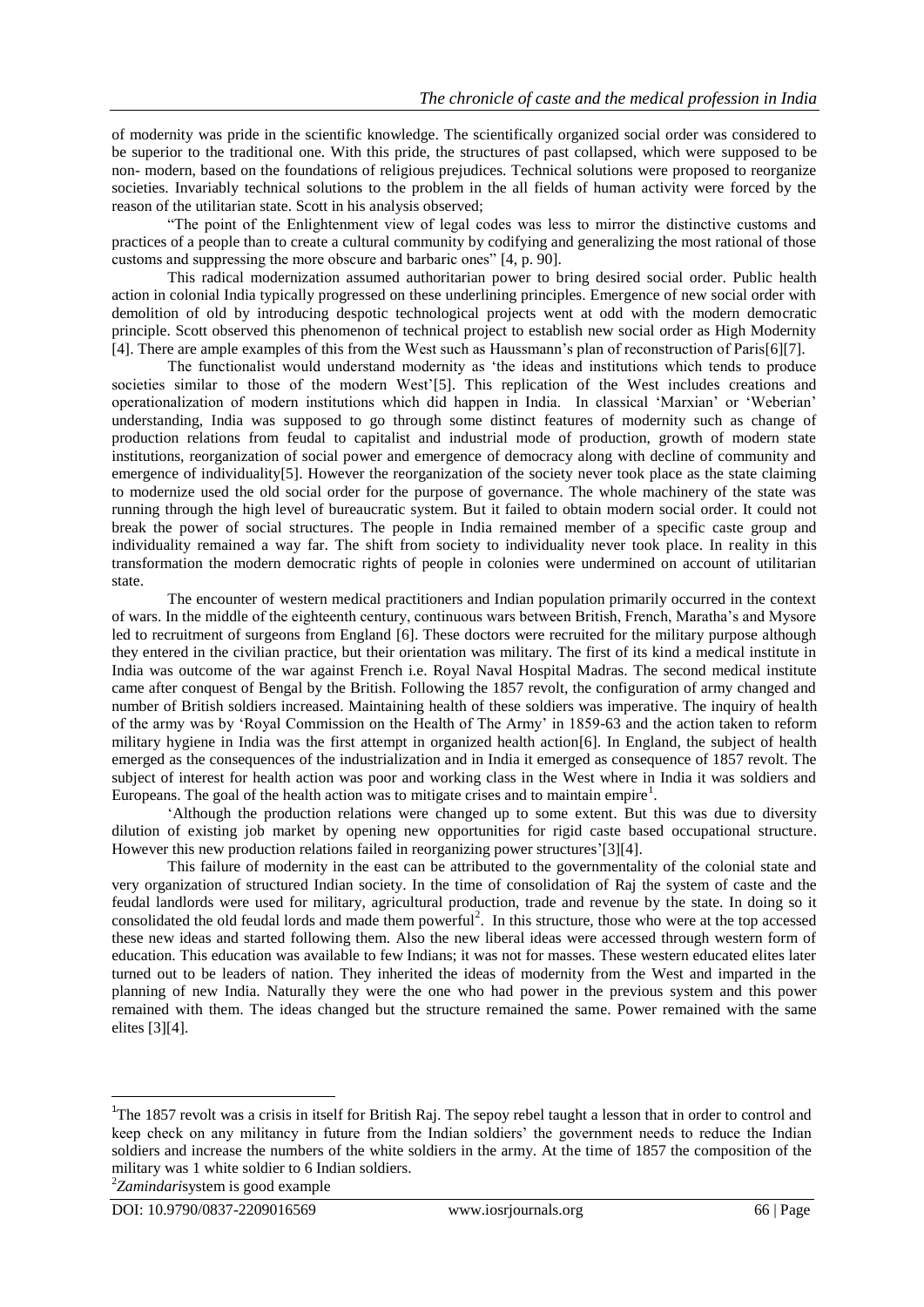## **III. CASTED AND THE MEDICAL PROFESSION IN INDIA**

The development of science and emergence of modern institutes the occupation got consolidated in nineteenth century in England. The occupation of healing also got modernized by the process of professionalization<sup>3</sup>. The medical profession acquired status and was fetching economic and social rewards for the practitioners of medicine. These professions also came to the colonies with the modern agenda of the state. From 1885 the admissions in the medical field were opened to Indians. Soon the medical field became popular among the Indian elites who could afford to go and take the exams in England[10, pp. 34-52]. Bombay Medical Act in 1912, later in 1914 in Bengal and in Madras government introduction of similar Act progressed in to organizing medical profession. General Medical council (GMC) started recognising Indian degrees from 1892 [11, pp. 301-26]. The developments in the field attracted more and more Indians to take up this profession. Moreover these jobs provided good opportunity to earn money as every surgeon was paid for treating each patient above his salaries. The result was that an increasing number of Indians entered in the medical colleges. Commenting on this, Anil Seal observed said;

"It is interesting that in this profession, where the new training with its emphasis on anatomy and surgery would seem to have offended against high caste prejudices, the higher castes of Bengal established a dominant position. For example, of 244 students at the Dacca Medical College in 1875-6 only six were low caste men, while there were seventy Brahmins, one hundred and twenty-eight *Kayasths* and thirty-six *Baidyas*" cited in[12, p. 120].

Similar on the line of development in West from the mid eighteenth century the practitioners of medicine started claiming higher status and some of them who were non- *Bramhin* declared themselves to be *Brahmin*[13]. In the beginning of 20<sup>th</sup> century high caste Hindus outnumbered Christians and other religions in adopting skills in western medicine.

| <b>Medical Students</b> | 1901-02 | 1906-7 | 1911-12 | 1916-17 |
|-------------------------|---------|--------|---------|---------|
| European/Eurasian       | 13      | 10     | 12      | 4       |
| Christian               |         |        |         |         |
| Native Christian        | 8       | 8      |         | 6       |
| Brahman Hindu           | 17      | 23     | 24      | 25      |
| Non-Brahman Hindu       | 44      | 37     | 47      | 50      |
| Muhammedan              |         | 4      | 4       |         |
| Parsi                   | 12      | 16     | 9       | 6       |
| Other                   |         |        |         | 3       |
| Total (in numbers)      | 1466    | 1542   | 1656    | 2511    |

**Table 1** Students at Medical Colleges by Religious Origin (in per cent)

Source: *Quinquennial Review of the Progress of Education in India* (Recognizing India s Doctors: The Institutionalization of Medical Dependency, 1918-39, cited in[11, p. 303])

When the country got independence few at the top of the hierarchy, the *Brahmins* and *Baniya* were holding the positions of economic opportunities, whether administrative positions in the state system or the role of a capitalist in the market economy [7]. Post-independence policies of the Indian government aided the capitalist and the high caste. Import substitution policy and infrastructure projects promoted in-house capitalist and led to expansion of the public sector[15]. With the expansion of thepublic and private sector, high caste Hindus got opportunity to grasp occupations of importance and grew into middle class with a remarkable pace. The middle class group included members of prosperous farming families, as well as the primarily urban-based professional, administrative, and business elites who benefited from government protection and training[8]. Gradually they emerged as an important political class by the end of 1970. Members of this class were high caste Hindus who had migrated from rural areas and were absorbed in the urban public service sector and the market economy. Kinship and caste provided a social framework for migration. Their alliances played a vital role in securing jobs and maintaining a power position not only among the working classes but also in business; all this reflected the traditional rural ties[17]. This class, inherently is a strong believer and practitioner of caste and thereby has always enjoyed a power position in the rural society and economy. In the new urban space, an easy way to acquire and maintain higher social status was to appropriate the high rewarding occupation. This was not difficult for the high caste Hindus who had easy access to English education and had the resources to invest in education. Brahmins were the first to have English education in western as well as in southern part of India. For almost 30 years, from the 1890's, more than 65 percent of the students were Brahmin in Madras presidency[7]. The professions such as law, engineering, and medicine continued opening up avenues for this class to mobilize

**.** 

 $3$  The process through which occupations excel into professions. Exclusive right in the domain of profession is associated with moral responsibility to act in the interest of society.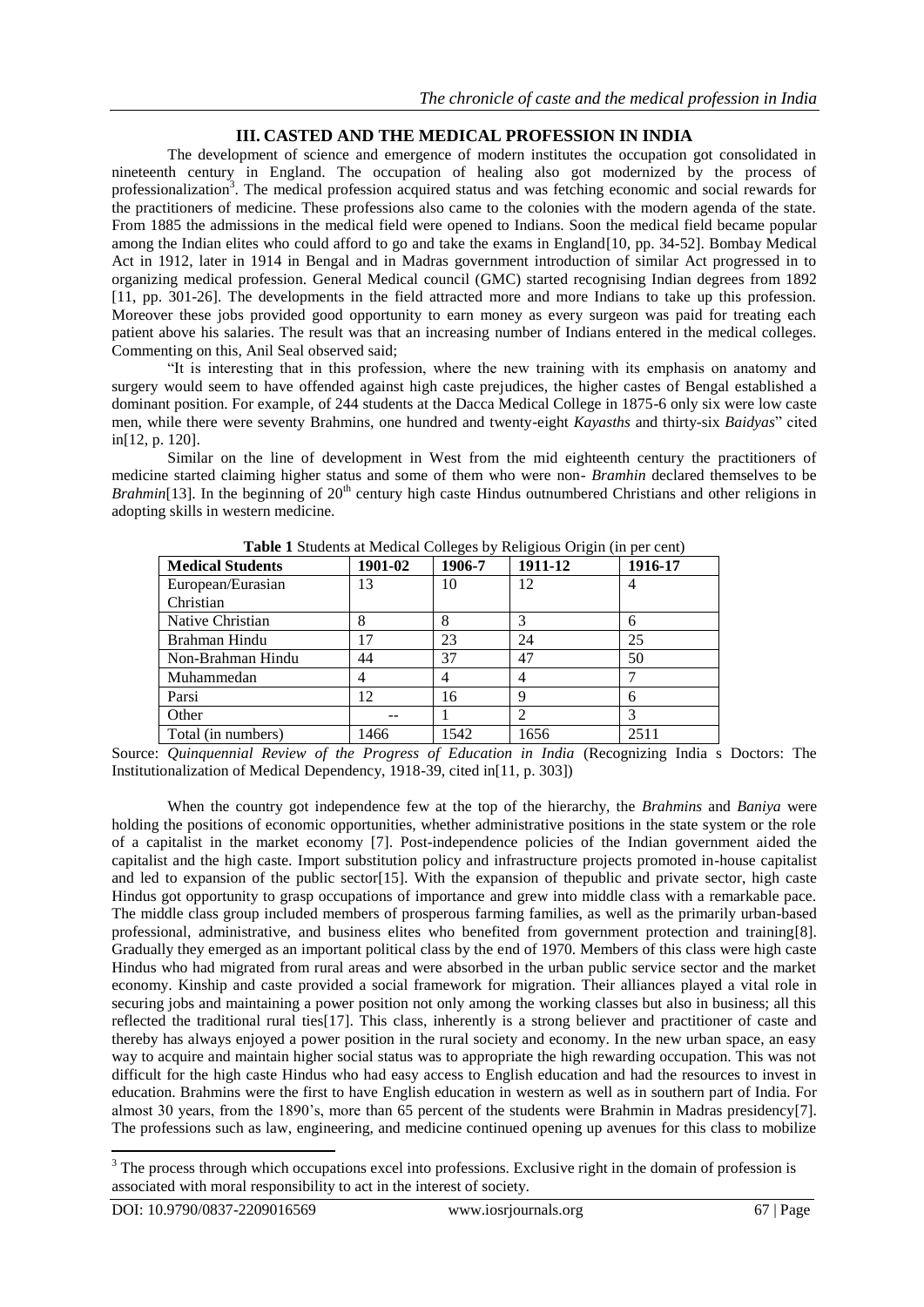towards positions of importance. The social capital of this class helped in the emergence of a range of professionals, including doctors who were ready to cater to the needs of this class in the early 90's[8].

The trend continued while the middle class retained opportunities to enter professional carriers leaving lower castes with limited scope [18]. However, by advantage of population and land ownership intermediate castes such as Marathas and Patidar made their presence felt in the political and economic sphere[7].

During  $20<sup>th</sup>$  century while the Indian society mutated and metamorphosed in a new avatar, between modernity and tradition, it kept the essence of the original hierarchy based division intact[18]. In an agrarian economy the ownership of the land was in the hand of upper castes and the labor was provided by the members of the lower castes. In the new modern era of the service economy, capturing the occupations of social importance was essential for these castes to maintain their hierarchical position[19]. According to Damodaran, "Scribal castes (Brahmins, Khatris, Kayasthas, and the Bengali *bhadralok*) that have historically dominated the bureaucracy and various white collar professions"[7, p. 4]. Not to mention that the profession of medicine is socially important white collar profession which eventually also became the domain of upper caste.

This control of the upper caste on medical profession was principally gained to maintain the ascribed social status of caste. In India the class which was entering in this profession was already having higher social status by virtue of their caste. They were getting into this profession to maintain that status in the changing economic and political conditions. Exclusion and restriction of the lower section of the society from the profession although is not unique to development of the profession in India, the social closure was also observed in west in case of medical profession[20][11]. However the caste factor is unique to India. The upper castes kept a strong hold over the profession of medicine.

The data from 2001 census confirms that till now the lower caste are yet to make a significant presence in the medical profession, whether it is allopathy or indigenous form of medicine. Tribal community is least represented in this profession. The interesting point to note is combined population of SC and ST during 2011 census was 24.4 percent. The data shows how poorly the marginalized section is represented in the medical profession (see table 2below).

|                                    |                                       | <b>Person</b> | Caste Category (in percent) |           |       |
|------------------------------------|---------------------------------------|---------------|-----------------------------|-----------|-------|
| Occup. Code   Health Professionals |                                       |               | <b>SC</b>                   | <b>ST</b> | Other |
| 2220                               | Health Professionals (except nursing) | 947433        | 7.49                        | 1.87      | 90.63 |
| 2221                               | Physicians and Surgeons, Allopathic   | 617619        | 7.49                        | 1.5       | 91.01 |
| 2222                               | Physicians and Surgeons, Ayurvedic    | 107346        | 5.49                        | 1.23      | 93.28 |
| 2223                               | Physicians and Surgeons, Homeopathic  | 64567         | 5.42                        | 0.54      | 94.03 |
| 2224                               | Physicians and Surgeons, Unani        | 10020         | 3.96                        | 0.49      | 95.55 |
| 2225                               | <b>Dental Specialists</b>             | 21261         | 6                           | 1.17      | 92.83 |

**Table 2** Percentage Share of Marginalized Section among Health Professionals

Source: Census 2001, cited in [12].

#### **IV. CONCLUSION**

In colonial times when the society was encountering modern education, institutions and ideas of modernity, the governmentality to rule the Indian state did not open the new economic opportunities for downtrodden. The policy of of the colonial regime to rule with the help of social and political elite, using traditional social power structures became the politics of the governance. This gave opportunity to the social elites to capture the status professions. Thus an important economically and socially rewarding medical profession was captured by the high caste. In the govermentality of colonial time there was dim possibility in the context of graded social for change in production relations and emergence of a new equitable social order. Thereby assimilation of the lower caste in status professions such as medicine. Post-independence also the social structure of graded inequality remained a major hindrance for the *Shudra* and erstwhile untouchable castes to get assimilated in the medical profession. There are systemic and social closures that automatically excludes the downtrodden from entering the medical profession. 'Studies have pointed out the absence of the deprived sections from the prestigious profession and have advocated drastic measures in favor of the deprived to create opportunities for them. This absence is on account of policy failures' [13].

#### **REFERENCES**

- [1] D. R. Headrick, "The Tools of Imperialism: Technology and the Expansion of European Colonial Empires in the Nineteenth century," The Journal of Modern History,51,(2), 1979, pp 231-63,.
- [2] G. Johnson, The new Cambridge history of India, Indian society and the making of British empire(Cambridge University Press, NY, 2008.)
- [3] D. Arnold, The New Cambridge history of India, science, technology and medicine in colonial India(Cambridge: Cambridge University Press, 2004 )